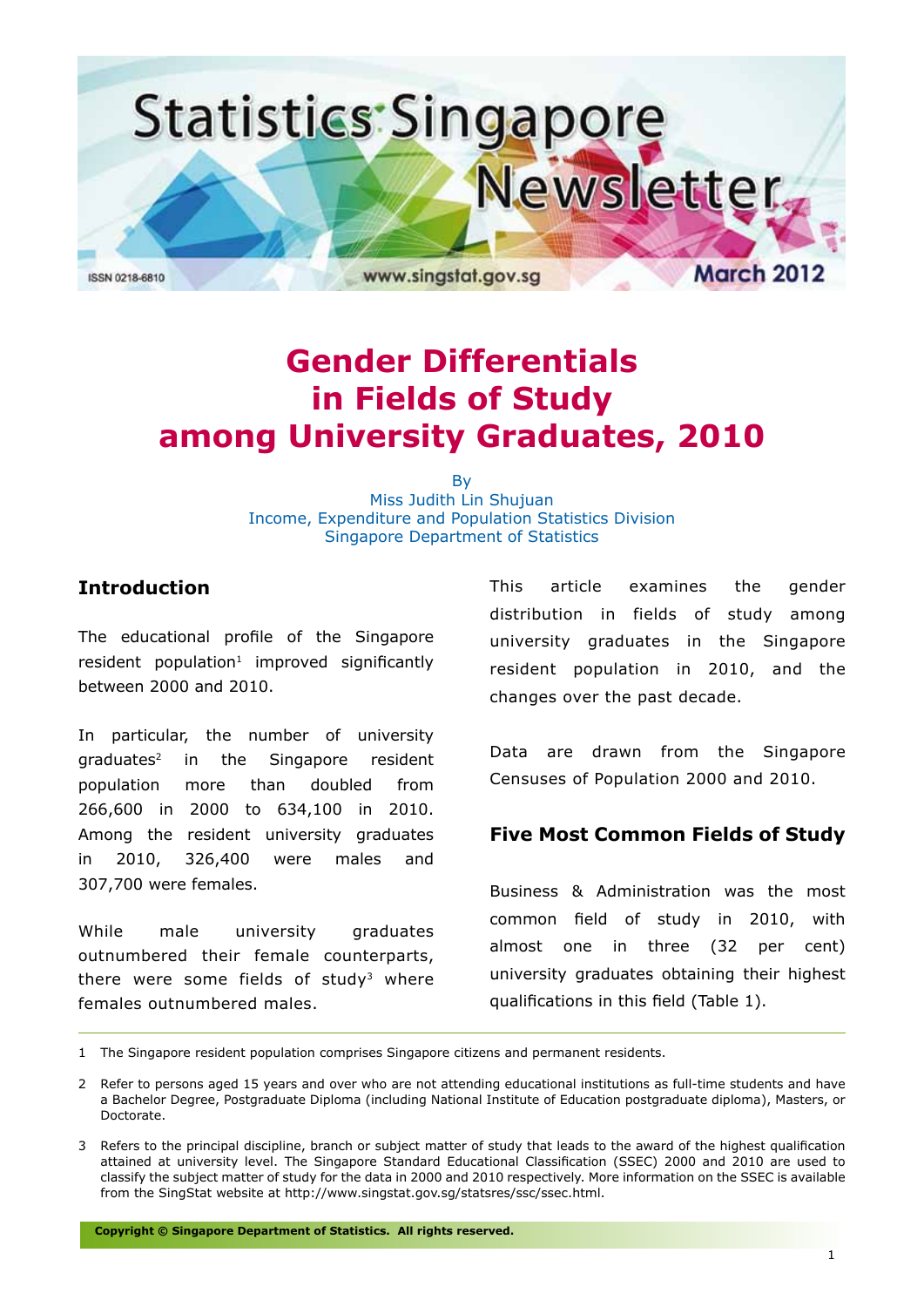|                                                               | <b>Number</b> |         | <b>Per Cent</b> |       |
|---------------------------------------------------------------|---------------|---------|-----------------|-------|
| <b>Field of Study</b>                                         | 2000          | 2010    | 2000            | 2010  |
| Total                                                         | 266,631       | 634,098 | 100.0           | 100.0 |
| <b>Business &amp; Administration</b>                          | 82,038        | 204,037 | 30.8            | 32.2  |
| <b>Engineering Sciences</b>                                   | 60,656        | 135,945 | 22.7            | 21.4  |
| Humanities & Social Sciences                                  | 35,940        | 74,126  | 13.5            | 11.7  |
| Information Technology                                        | 16,284        | 61,859  | 6.1             | 9.8   |
| Natural, Physical, Chemical &<br><b>Mathematical Sciences</b> | 19,032        | 47,961  | 7.1             | 7.6   |
| <b>Health Sciences</b>                                        | 11,725        | 29,912  | 4.4             | 4.7   |
| Education                                                     | 6,622         | 18,296  | 2.5             | 2.9   |
| Architecture & Building                                       | 7,775         | 15,781  | 2.9             | 2.5   |
| Mass Communication &                                          |               |         |                 |       |
| <b>Information Science</b>                                    | 4,382         | 14,511  | 1.6             | 2.3   |
| Law                                                           | 6,884         | 12,085  | 2.6             | 1.9   |
| Fine & Applied Arts                                           | 5,230         | 9,583   | 2.0             | 1.5   |
| Others                                                        | 10,062        | 10,003  | 3.8             | 1.6   |

#### TABLE 1 RESIDENT UNIVERSITY GRADUATES AGED 15 YEARS AND OVER BY FIELD OF STUDY, 2000 AND 2010

Note: The figures may not add up to total due to rounding.

Other most common fields of study were Engineering Sciences (21 per cent), Humanities & Social Sciences (12 per cent), Information Technology (9.8 per cent), and Natural, Physical, Chemical & Mathematical Sciences (7.6 per cent).

In comparison, less than 5 per cent of university graduates obtained their highest qualifications in each of the respective fields of Health Sciences, Education, Architecture & Building, Mass Communication & Information Science, Law, and Fine & Applied Arts.

# **Gender Distribution by Field of Study**

# *Females Outnumbered Males in More Fields of Study*

Females outnumbered males in three of the five most common fields of study, namely, Business & Administration, Humanities & Social Sciences and Natural, Physical, Chemical & Mathematical Sciences (Chart 1).

Among university graduates who studied Business & Administration and Natural, Physical, Chemical & Mathematical Sciences, the proportion of female graduates in each of these fields of study was 56 per cent in 2010, up from 52 per cent in 2000.

Similarly, the proportion of female graduates in Humanities & Social Sciences increased from 63 per cent in 2000 to 66 per cent in 2010.

Females also accounted for the majority in other fields of study such as Health Sciences (64 per cent), Education (75 per cent), Mass Communication & Information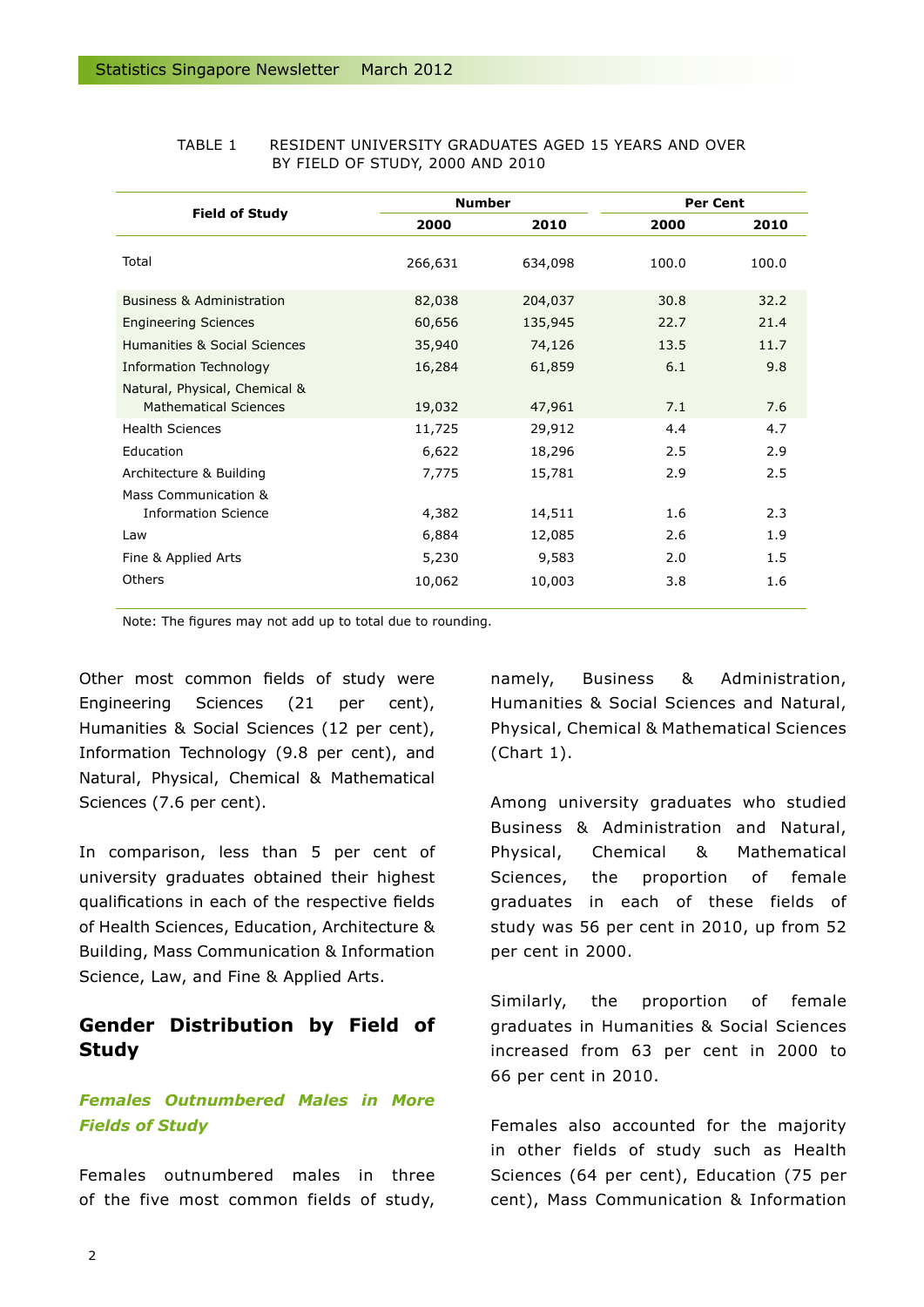#### CHART 1 RESIDENT UNIVERSITY GRADUATES BY FIELD OF STUDY AND SEX, 2000 AND 2010



Science (68 per cent), and Fine & Applied Arts (62 per cent).

Among university graduates who studied Law, females formed a slight majority (51 per cent) in 2010. In contrast, slightly less than half (47 per cent) of university graduates in 2000 who studied Law were females.

# *More Male Graduates in Engineering Sciences, Information Technology and Architecture & Building*

Nearly eight in ten (79 per cent) university graduates in 2010 who obtained their highest qualifications in Engineering Sciences were males. This represented a decline from 84 per cent in 2000.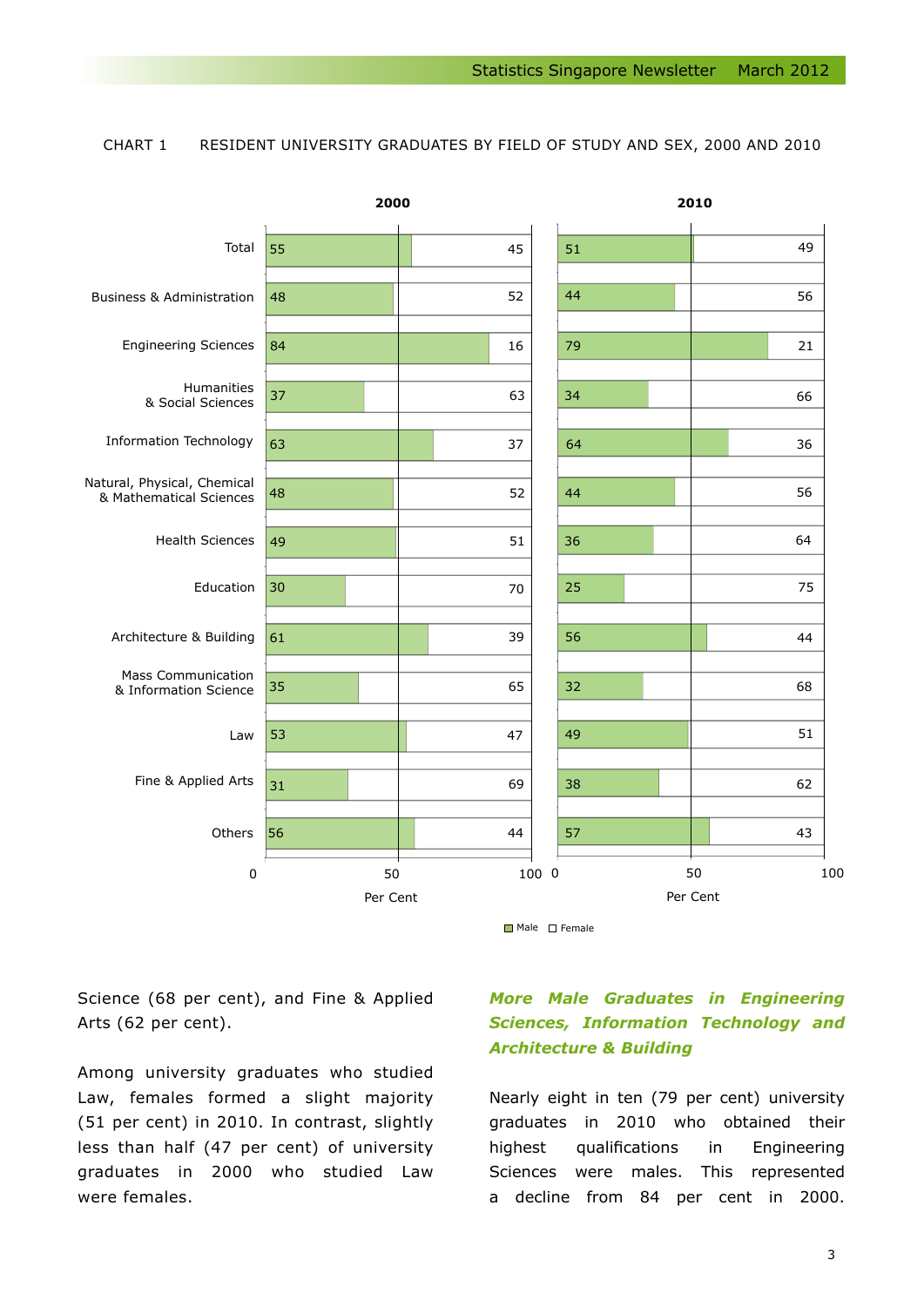Males also formed the majority of the university graduates in 2010 who obtained their highest qualifications in Information Technology (64 per cent) and Architecture & Building (56 per cent).

# **Gender Differentials in Fields of Study by Age Group**

# *Younger Female Graduates Formed the Majority in Three of the Top Five Fields of Study*

For the five most common fields of study in 2010, the gender differential varied across different age groups.

In the field of Business & Administration, females formed the majority among university graduates aged 25 to 39 years (Chart 2). Females accounted for 66 per cent of graduates aged 25-29 years and 62 per cent of those aged 30-39 years.

However, males outnumbered females among university graduates aged 40 years and over in this field of study. Only 42 per cent of the graduates in this field aged 40 years and over were females.

Similarly, among university graduates who obtained their highest qualifications in Natural, Physical, Chemical & Mathematical Sciences, 69 per cent of those aged 25-29 years and 61 per cent of those aged 30-39 years were females. However, only 45 per cent of those aged 40 years and over were females.

In Humanities & Social Sciences, females outnumbered males across all age groups. Among university graduates who obtained their highest qualifications in Humanities & Social Sciences, 71 per cent of those aged 25-29 years and 30-39 years respectively and 59 per cent of those aged 40 years and over were females.

# *Higher Proportion of Females in Engineering Sciences and Information Technology Among Younger Age Groups*

Among the five most common fields of study in 2010, male graduates outnumbered females across all age groups in Engineering Sciences and Information Technology.

Nevertheless, the proportions of female university graduates in these two fields of study were higher in the younger age groups than the older age groups.

In 2010, among university graduates who obtained their highest qualifications in Engineering Sciences, the proportion of females was 32 per cent for those aged 25-29 years, 21 per cent for those aged 30-39 years, and 11 per cent for those aged 40 years and over.

Similarly, among university graduates who obtained their highest qualifications in Information Technology, the proportion of females was 43 per cent for those aged 25-29 years, 36 per cent for those aged 30-39 years, and 30 per cent for those aged 40 years and over.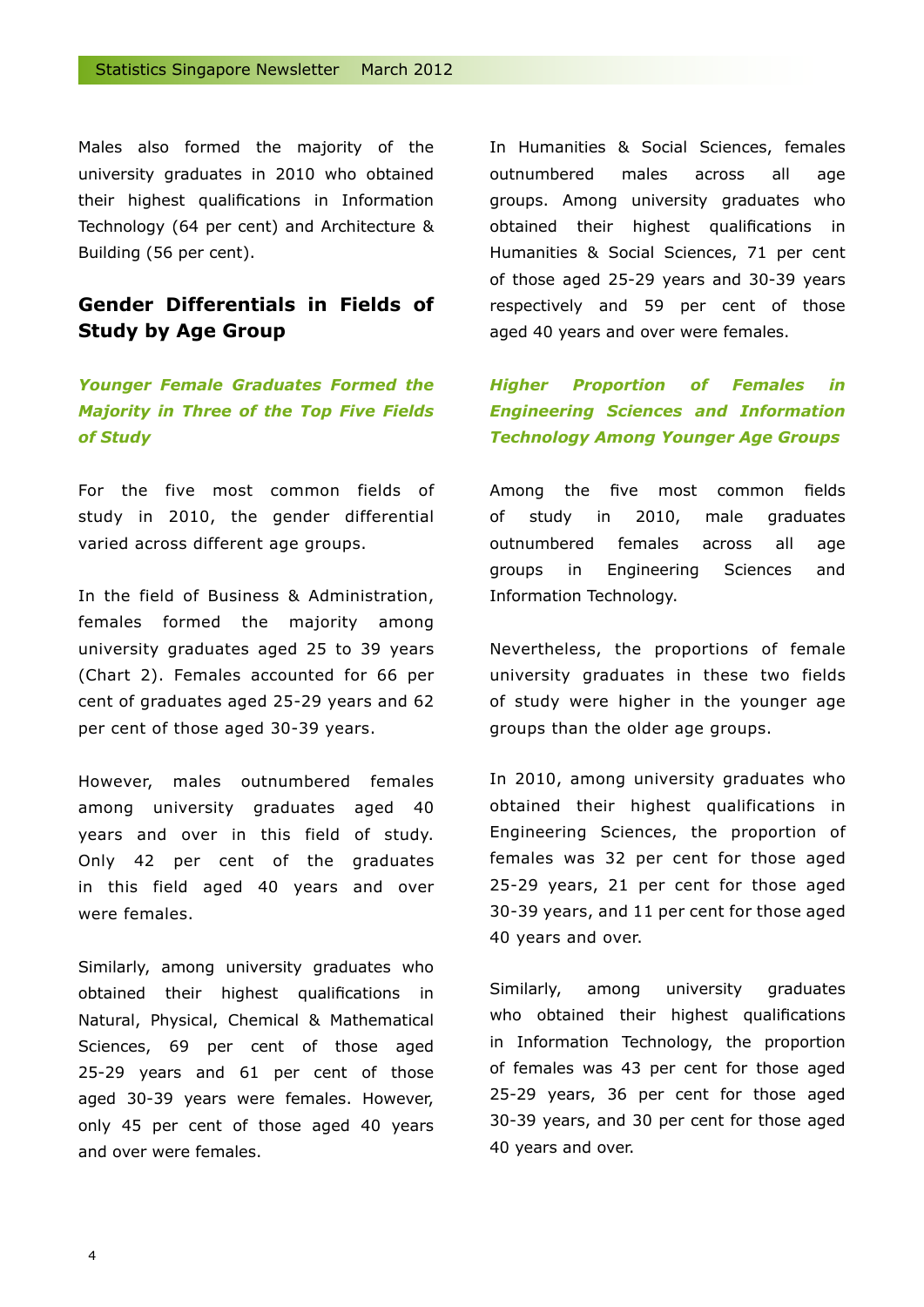### CHART 2 RESIDENT UNIVERSITY GRADUATES BY AGE GROUP, FIELD OF STUDY AND SEX, 2010



## **Conclusion**

While male university graduates outnumbered their female counterparts at the overall level in 2010, there were more female than male university graduates in a wide range of fields of study, continuing the trend observed in 2000. Nevertheless, the proportions of female graduates in many

of the fields of study were higher in 2010 compared to 2000.

For the five most common fields of study, young female graduates either outnumbered their male counterparts or saw increases in their proportions in fields of study where males were the majority, compared to the older graduates.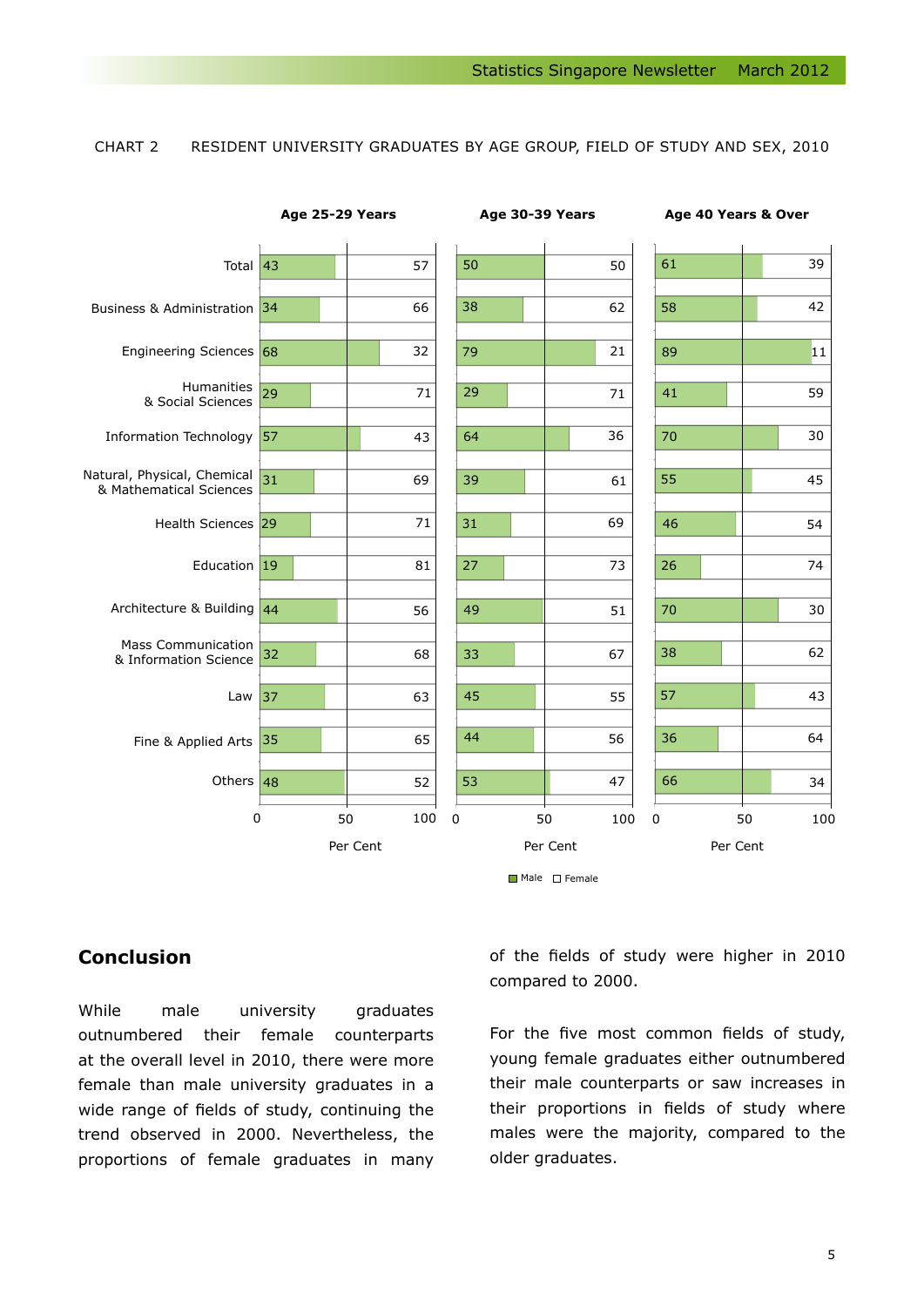# **Singapore Standard Classification of Type of Dwelling**

The Singapore Department of Statistics released the standard statistical classification of 'Type of Dwelling' in January 2012.

Key characteristics of the standard classification are highlighted in this article.

### **Definition**

A dwelling refers to a building or part of a building used or intended to be used by one or more persons as living quarters.

Each dwelling type has its own separate entrance(s) with direct access to a public road or pathway.

A dwelling may be a residential building by itself or a unit in a residential building, or part of a non-residential building such as a shop or factory with space used as living quarters.

# **Structure and Principles of the Classification**

The structure of the standard classification of type of dwelling makes reference to the recommendations outlined in the *Principles and Recommendations for Population and Housing Censuses (Revision 2)* by the United Nations (UN).

Appropriate modifications were made to take into account the characteristics of Singapore's housing landscape.

The standard classification is a hierarchical structure with three broad categories at the highest level (Chart 1).

Reported or known dwelling types are categorised as either housing units or collective dwellings.

Housing units comprise Housing and Development Board (HDB) properties, landed properties, condominiums and other apartments, and other housing units which are less commonly found (e.g. housing units with mixed purposes and structures unique to the local context).

Landed properties and condominiums and other apartments are grouped by their structure at the detailed level.

HDB properties generally follow the category assigned by the HDB.

Collective dwellings include institutions (e.g. hospitals and school hostels), hotels, serviced apartments and other lodging houses. They are grouped by their respective purpose or function.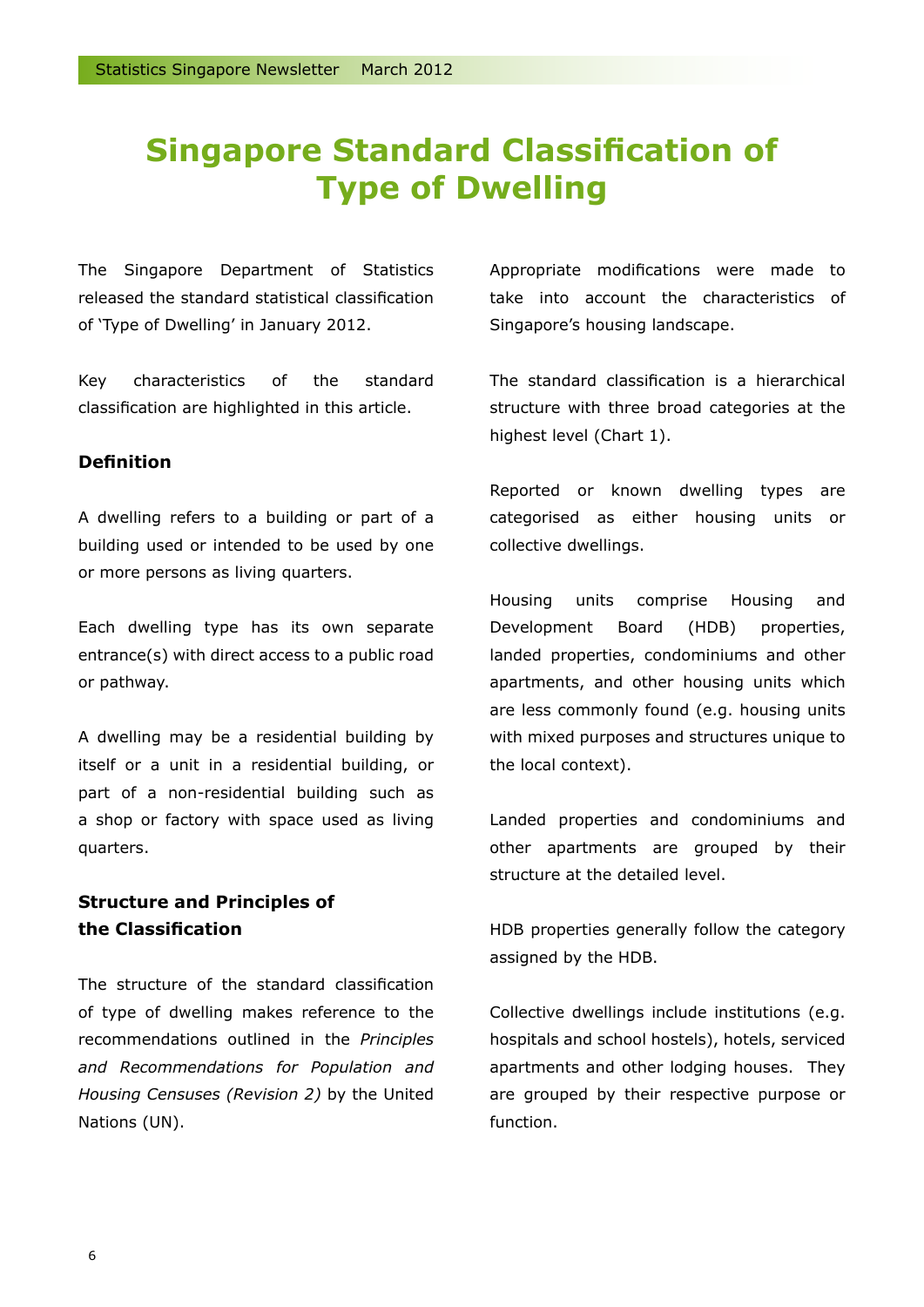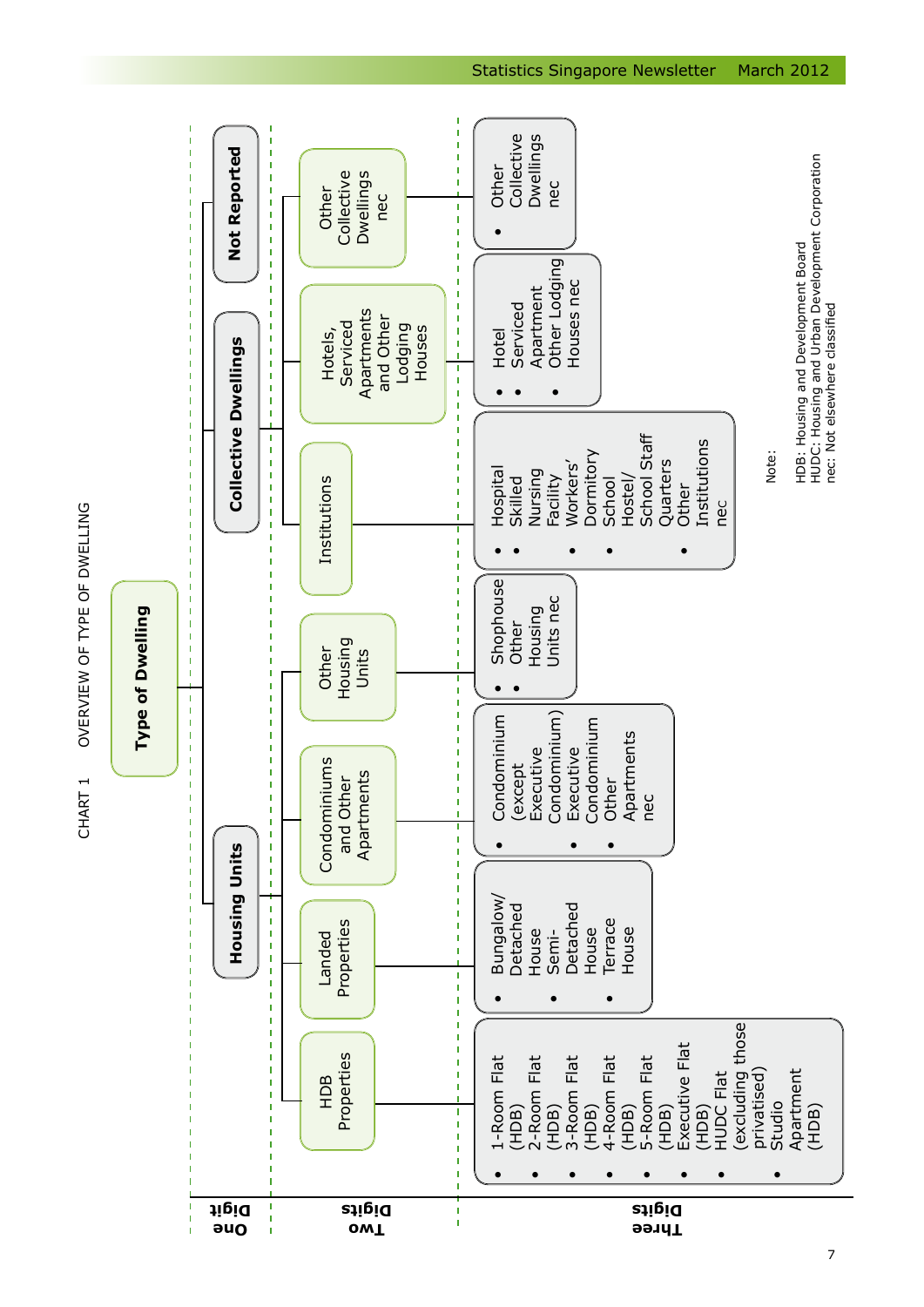# **Classification of Specific Dwelling Types**

To better reflect the characteristics of Singapore's housing landscape, unique codes are assigned for specific dwelling types.

# *Housing and Urban Development Corporation (HUDC) Flats*

Housing and Urban Development Corporation (HUDC) flats were developed in the 1970s and 1980s, but their development has since ceased in 1987. Subject to voting by residents, HUDC estates may be privatised to allow residents more control over the management of their estates.

Privatised estates are no longer under the management of the HDB and are classified as 'Other Apartments nec' under 'Condominiums and Other Apartments'. HUDC estates that are not privatised are classified as 'HUDC Flat' under 'HDB Properties'.

#### *Executive Condominiums*

The Executive Condominiums (ECs) housing scheme was launched by the HDB in 1996.

ECs are developed and sold by private developers.

They have facilities and designs comparable to private condominiums, with some restrictions imposed by the HDB for a period of time.

All ECs are classified as 'Executive Condominium' under 'Condominiums and Other Apartments'.

# *Flats Built under the Design, Build and Sell Scheme*

To enable HDB housing to be more responsive and meet the needs and aspirations of Singaporeans, the Design, Build and Sell Scheme (DBSS) was introduced to bring about greater innovation in building and design and to offer more housing choices to the public by involving the private sector in the development and design of public housing.

Flats built under this scheme are subject to the HDB's rules and are classified based on their underlying structures (e.g. 4-room, 5-room HDB flat) under 'HDB Properties'.

More information on the Singapore Standard Classification of Type of Dwelling is available on the SingStat website at:

**http://www.singstat.gov.sg/statsres/ssc/sctd.pdf**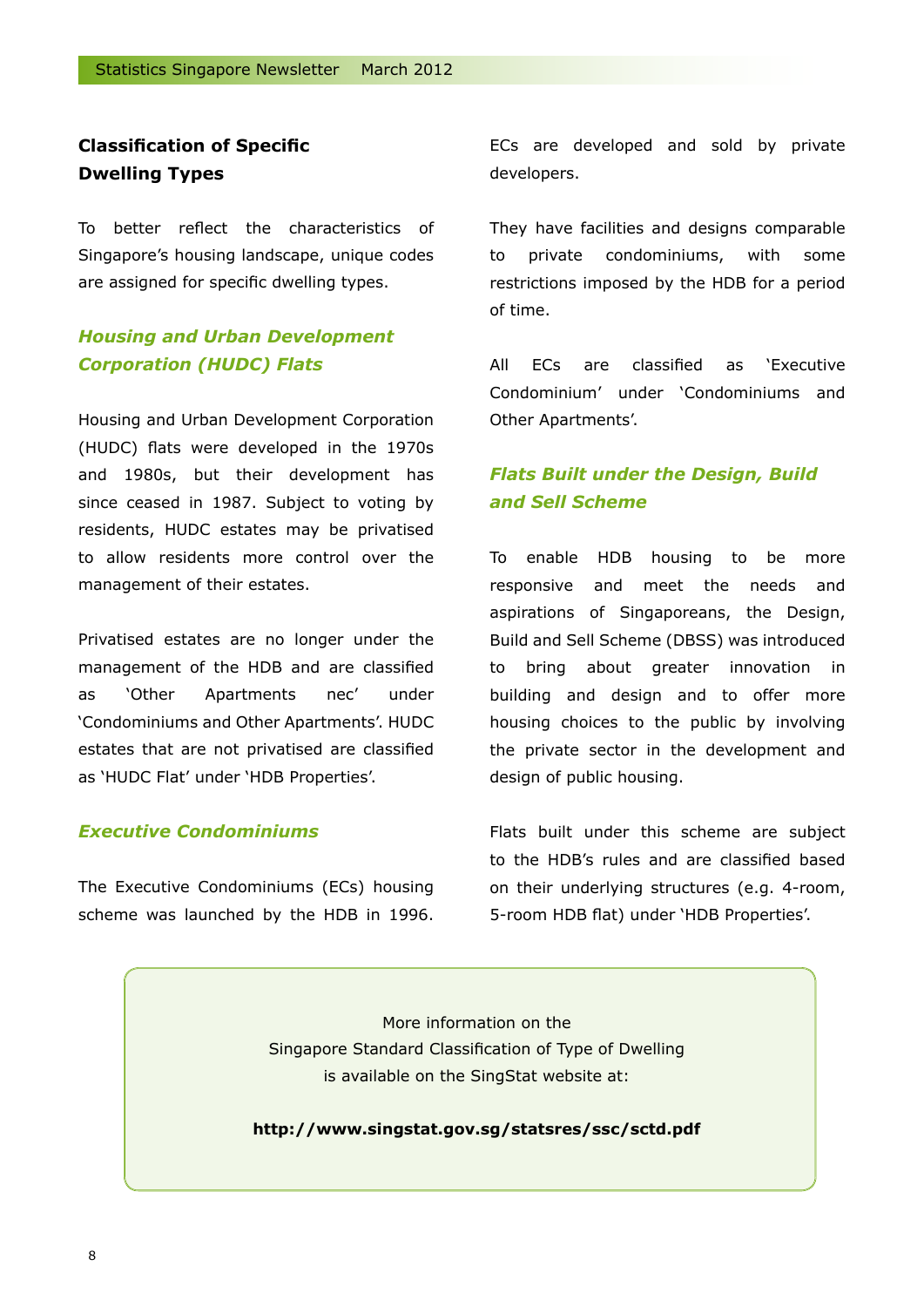# **2011 in Brief**



**Singapore's population**

... reached 5.18 million in June 2011.



 **Singapore's economy** ... grew by 4.9 per cent.



**Mean years of schooling**

... was 10.7 years for male resident non-students aged 25 years and over and 9.7 years for female resident non-students

aged 25 years and over.



**Home ownership rate**

... was 88.6 per cent.



 **Per capita gross national income** ... increased to S\$61,692.



**Gross national saving**

... was S\$145.0 billion.



**Official foreign reserves**

... increased to S\$308.4 billion.



 **Labour force participation rate** ... reached 75.6 per cent among males and 57.0 per cent among females.



**Resident unemployment rate (seasonally adjusted)** ... was 3.0 per cent.



 **Inflation rate** ... was 5.2 per cent.



 **Value added for the manufacturing sector**

... amounted to S\$57.7 billion.





 **Fixed asset investments** ... reached S\$13.7 billion.



 **Total trade** ... reached S\$974.3 billion.



 **International visitor arrivals** ... was 13,170 thousand.



**Sea cargo handled**

... reached 530 million tonnes.



 **Air cargo handled** ... was 1,868 thousand tonnes.



### **Mobile phone subscriptions**

... reached 1,496 per 1,000 population.



 **Residential wired broadband household penetration rate** ... was 104.4 per cent.



 **Wireless broadband population penetration rate** ... was 152.4 per cent.

#### **Crime rate**

... declined to 606 per 100,000 population.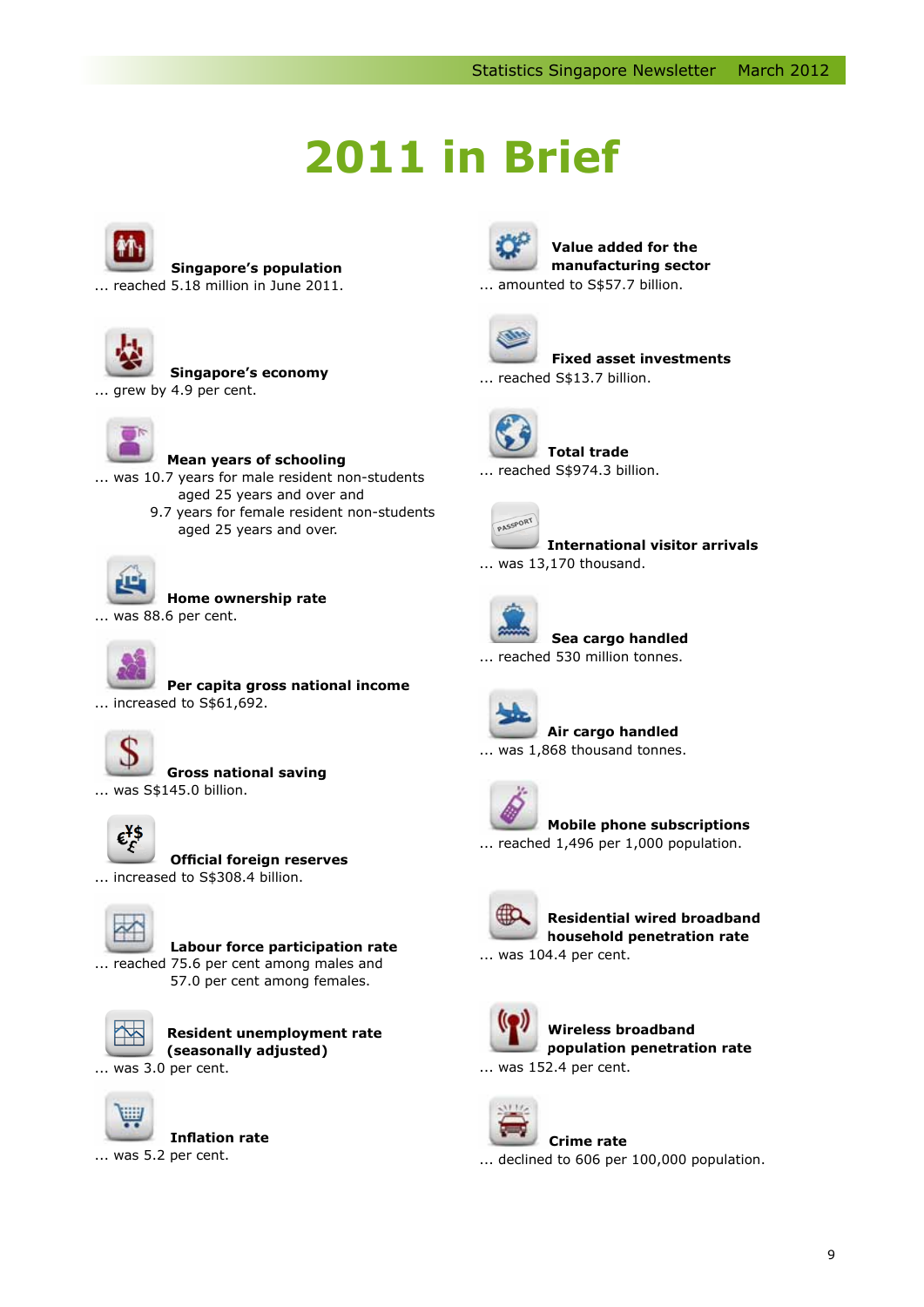# **Adoption of Singapore Standard Industrial Classification 2010 in the National Accounts: Output-Based GDP**

### **Introduction**

The Singapore Standard Industrial Classification (SSIC) provides the basic framework for the classification of economic activities in Singapore. Besides being used in data collection, it is also used in the compilation, presentation and analysis of a wider range of statistics, including national income, production, and demographic, social and labour statistics.

SSIC 2010 adopts the framework of the International Standard Industrial Classification Revision 4 (ISIC Rev. 4), with appropriate modifications to account for Singapore's unique economic circumstances while enhancing international comparability. It also incorporates recent changes in economic activities to better reflect the structure of Singapore's economy.

The Singapore Department of Statistics (DOS) has recently adopted SSIC 2010 in the national accounts. With effect from the release of the Annual Survey of Singapore (AES) 2011, macro-economic statistics will be compiled and provided in accordance with SSIC 2010.

# **Industrial Classification and SSIC 2010**

The SSIC is a classification of economic activities undertaken by economic units. It was developed in 1958 as the national industry classification system to reflect the prevailing range of economic activities then. However, the emergence of new industries meant that the classification has to be reviewed periodically to ensure its relevance and accuracy.

SSIC 2010 is the tenth edition of SSIC, replacing SSIC 2005. Economic units which engage in the same category of economic activities are classified in the same SSIC category, irrespective of ownership, legal organisation or mode of operation.

Similar to SSIC 2005, there are 22 broad sections in SSIC 2010 (Table 1). However, the number of two-, three- and four-digit codes is significantly higher in SSIC 2010 compared to SSIC 2005.

SSIC 2010 comprises 82 two-digit divisions, 204 three-digit groups, 388 four-digit classes, and 1,097 five-digit items. In comparison, SSIC 2005 has 64 two-digit divisions, 164 three-digit groups, 331 four-digit classes and 1,089 five-digit items.

# **Reporting Format of Output-Based GDP**

Table 2 compares the current SSIC 2010 based reporting format with the previous SSIC 2005-based format for output-based GDP estimates in the quarterly and annual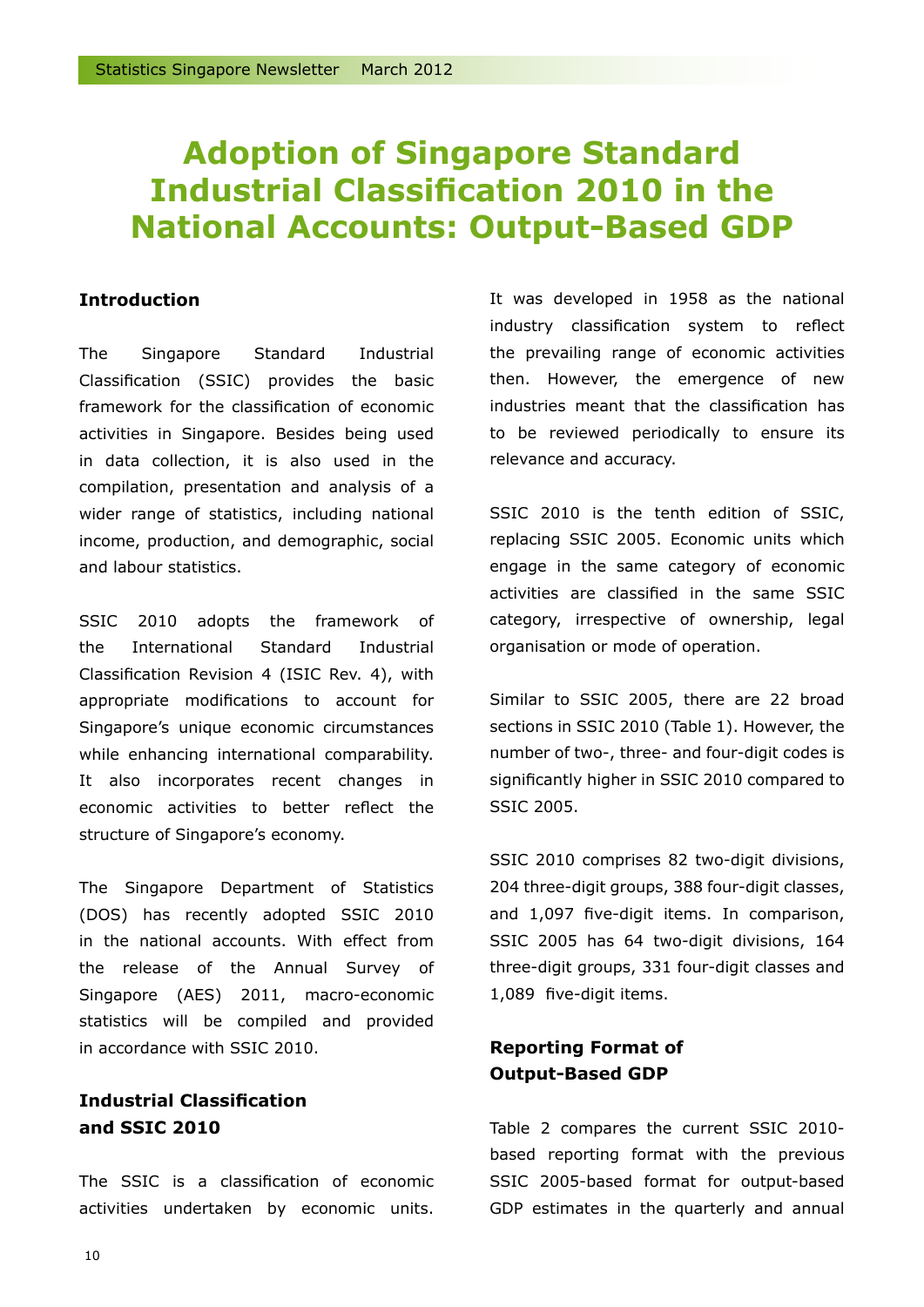### Table 1 Comparison of broad sections in SSIC 2010 and SSIC 2005

|    | <b>SSIC 2010</b>                                                       |    | <b>SSIC 2005</b>                                            |
|----|------------------------------------------------------------------------|----|-------------------------------------------------------------|
| A  | Agriculture and Fishing                                                | A  | Agriculture and Fishing                                     |
| В  | Mining and Quarrying                                                   | B  | Mining and Quarrying                                        |
| C  | Manufacturing                                                          | C  | Manufacturing                                               |
| D  | Electricity, Gas and Air-Conditioning Supply                           | D  | <b>Electricity and Gas Supply</b>                           |
| E  | Water Supply; Sewerage, Waste<br>Management and Remediation Activities | E  | Water Supply, Sewerage and<br>Waste Management              |
| F  | Construction                                                           | F  | Construction                                                |
| G  | Wholesale and Retail Trade                                             | G  | Wholesale and Retail Trade                                  |
| H  | Transportation and Storage                                             | H  | Transport and Storage                                       |
| I  | Accommodation and Food Services Activities J                           |    | <b>Hotels and Restaurants</b>                               |
| J  | <b>Information and Communications</b>                                  | K. | Information and Communications                              |
| K. | <b>Financial and Insurance Activities</b>                              | L  | Financial and Insurance Activities                          |
| L. | <b>Real Estate Activities</b>                                          | M  | Real Estate, Rental and Leasing Activities                  |
| м  | Professional, Scientific and<br><b>Technical Activities</b>            | N  | Professional, Scientific and<br><b>Technical Activities</b> |
| N  | Administrative and Support Service<br>Activities                       | O  | Administrative and Support Service<br><b>Activities</b>     |
| 0  | Public Administration and Defence                                      | T. | Public Administration and Defence                           |
| P  | Education                                                              | P  | Education                                                   |
| Q  | <b>Health and Social Services</b>                                      | Q  | <b>Health and Social Work</b>                               |
| R. | Arts, Entertainment and Recreation                                     | R. | Arts, Entertainment and Recreation                          |
| S  | <b>Other Service Activities</b>                                        | S  | <b>Other Service Activities</b>                             |
| Τ  | Activities of Households as Employers of<br>Domestic Personnel         | U  | Domestic Work Activities                                    |
| U  | Activities of Extra-Territorial Organisations<br>and Bodies            | V  | Extra-Territorial Organisations and Bodies                  |
| V  | Activities not Adequately Defined                                      | W  | Activities not Adequately Defined                           |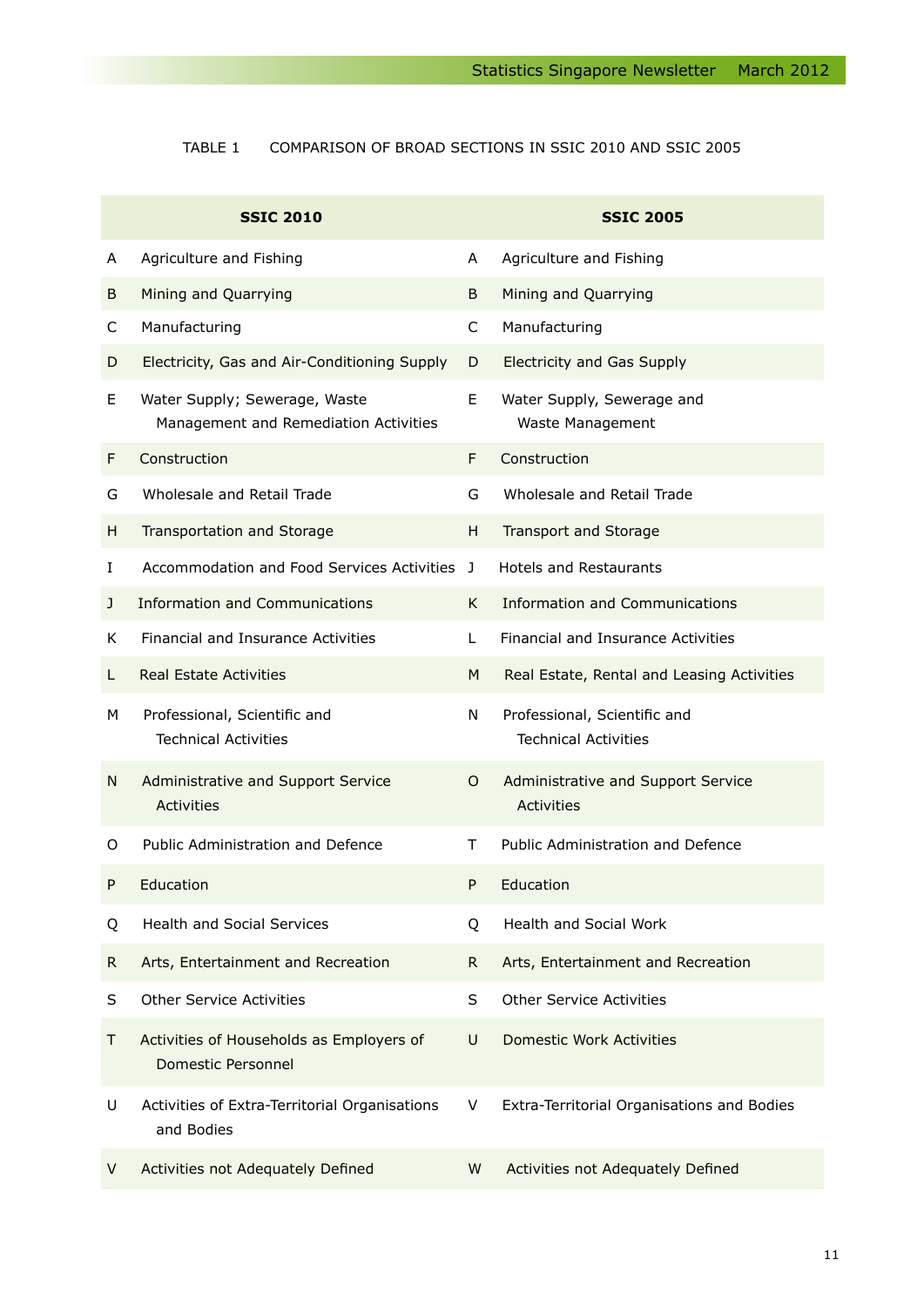| <b>Current Format</b>                   |                                     | <b>Previous Format</b>              |                                     |
|-----------------------------------------|-------------------------------------|-------------------------------------|-------------------------------------|
| <b>Industries</b>                       | <b>SSIC 2010</b><br><b>Sections</b> | <b>Industries</b>                   | <b>SSIC 2005</b><br><b>Sections</b> |
| Good Producing Industries               |                                     | Good Producing Industries           |                                     |
| Manufacturing                           | C                                   | Manufacturing                       | C                                   |
| Construction                            | F                                   | Construction                        | F                                   |
| Utilities                               | $D - F$                             | Utilities                           | D-F                                 |
| Other Goods Industries                  | $A - B$                             | Other Goods Industries              | $A - B$                             |
| Service Producing Industries            |                                     | Service Producing Industries        |                                     |
| Wholesale & Retail Trade                | G                                   | Wholesale & Retail Trade            | G                                   |
| <b>Transportation &amp; Storage</b>     | н                                   | <b>Transport &amp; Storage</b>      | н                                   |
| <b>Accommodation</b><br>& Food Services | T                                   | <b>Hotels &amp; Restaurants</b>     | J                                   |
| Information & Communications            | J                                   | Information & Communications        | K                                   |
| <b>Finance &amp; Insurance</b>          | K                                   | <b>Financial Services</b>           | L                                   |
| <b>Business Services</b>                | $L-N$                               | <b>Business Services</b>            | M-O                                 |
| Other Services Industries               | $O-T$                               | Other Services Industries           | P-U                                 |
| Ownership of Dwellings <sup>1</sup>     |                                     | Ownership of Dwellings <sup>1</sup> |                                     |

#### Table 2 Reporting format for SSIC 2010 and SSIC 2005

Economic Surveys of Singapore. While the current format is largely similar to the previous one, the descriptions of some industries have been revised.

#### **Re-compilation of Output-Based GDP**

With the implementation of SSIC 2010 in the National Accounts, the output-based GDP series has been re-compiled on the basis of SSIC 2010.

While the re-classification of existing economic activities to a different industry (e.g. re-classification of libraries and archives

from 'Information and Communications' to 'Other Services') will not result in changes to overall GDP estimates, there were some revisions to industry value-added estimates.

Overall, the impact of the re-classifications on industry value-added estimates and industry share of Gross Value Added (GVA) was not significant.

In addition to the SSIC conversion, the GDP estimates also incorporate the latest annual survey results and other data updates. Historical estimates have also been revised.

<sup>1</sup> Ownership of dwellings does not fall into any section of the SSIC. It refers to housing services provided by owneroccupiers and individuals who let out their residential properties.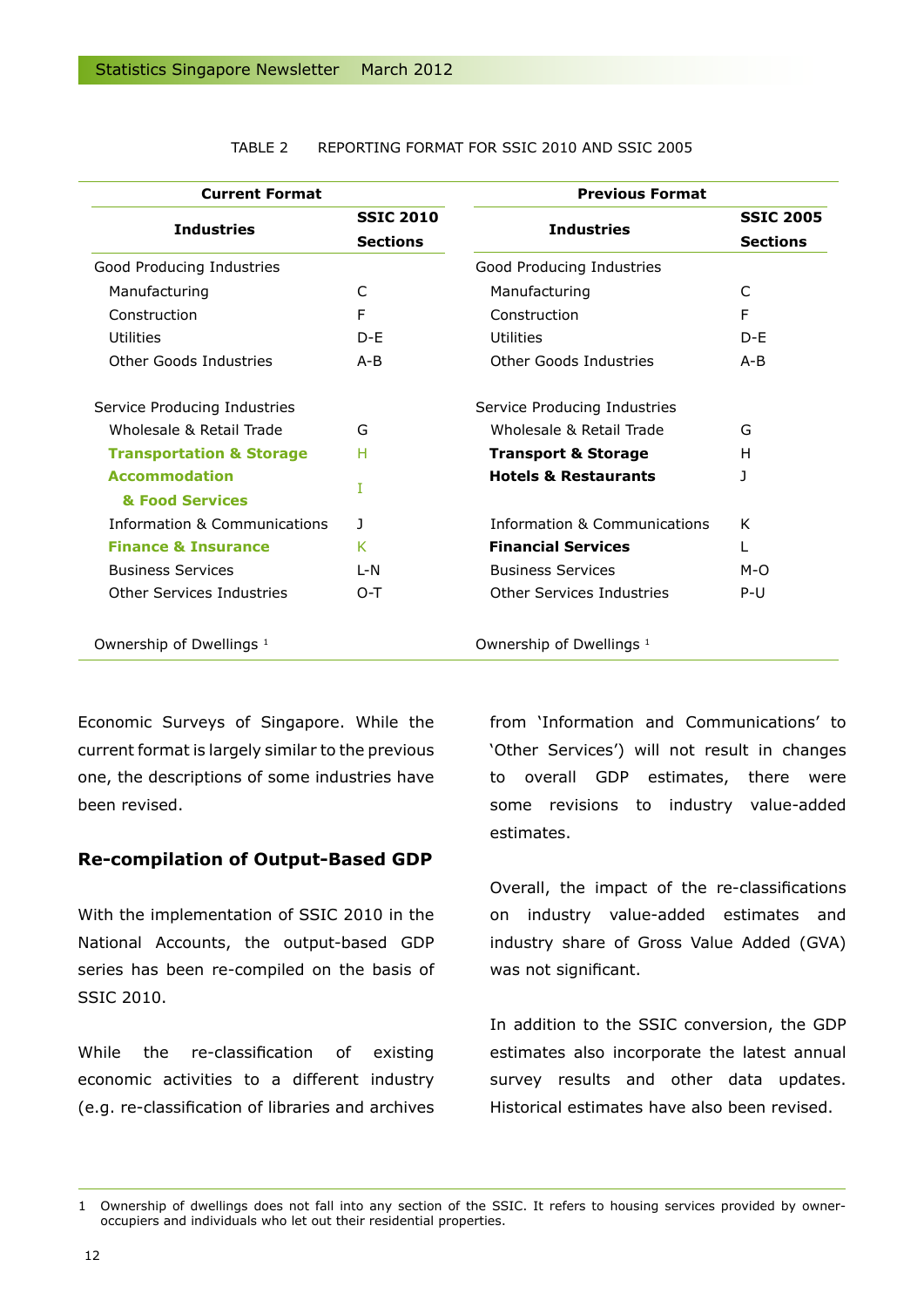# **Performance of the Services Sector in 2010**

The Singapore Department of Statistics carries out an annual survey on the services sector to obtain financial and business data for studies and analyses. The Economic Survey Series comprises several reports, which examine in detail various key services industries in Singapore.

The latest survey was conducted in 2011 for reference year 2010. Six reports focusing on specific services industries and a final report presenting an overview of the overall services sector were released from September 2011 to March 2012.

The overall services sector $1$  in 2010 comprised 135,200 establishments, and employed a total of 1,353,700 workers. This translated to an average of 10 workers per establishment. Operating receipts generated by the services sector rose 21 per cent from \$1,421.4 billion in 2009 to \$1,723.1 billion in 2010. Operating surplus grew by 20 per cent to \$81.3 billion in 2010, while total value added of the sector amounted to \$150.8 billion, an increase of 15 per cent over the previous year.

The services sector comprises the following main industries:

- Wholesale and Retail Trade
- Accommodation and Food & Beverage Services
- Transport and Storage
- Information and Communications
- **Business Services**
- Recreation, Community and Personal Services<sup>2</sup>

Summary findings for selected services industries in 2010 are presented overleaf.

For more information, summary findings from the Economic Survey Series 2010 reports may be accessed via:

# **http://www.singstat.gov.sg/stats/themes/economy/biz/ summary\_findings\_biz.html**

The full reports containing more detailed statistical tables of the various services industries in 2010 may be downloaded via:

### **http://www.singstat.gov.sg/pubn/business.html**

Exclude all financial & insurance activities.

2 Exclude public administration activities.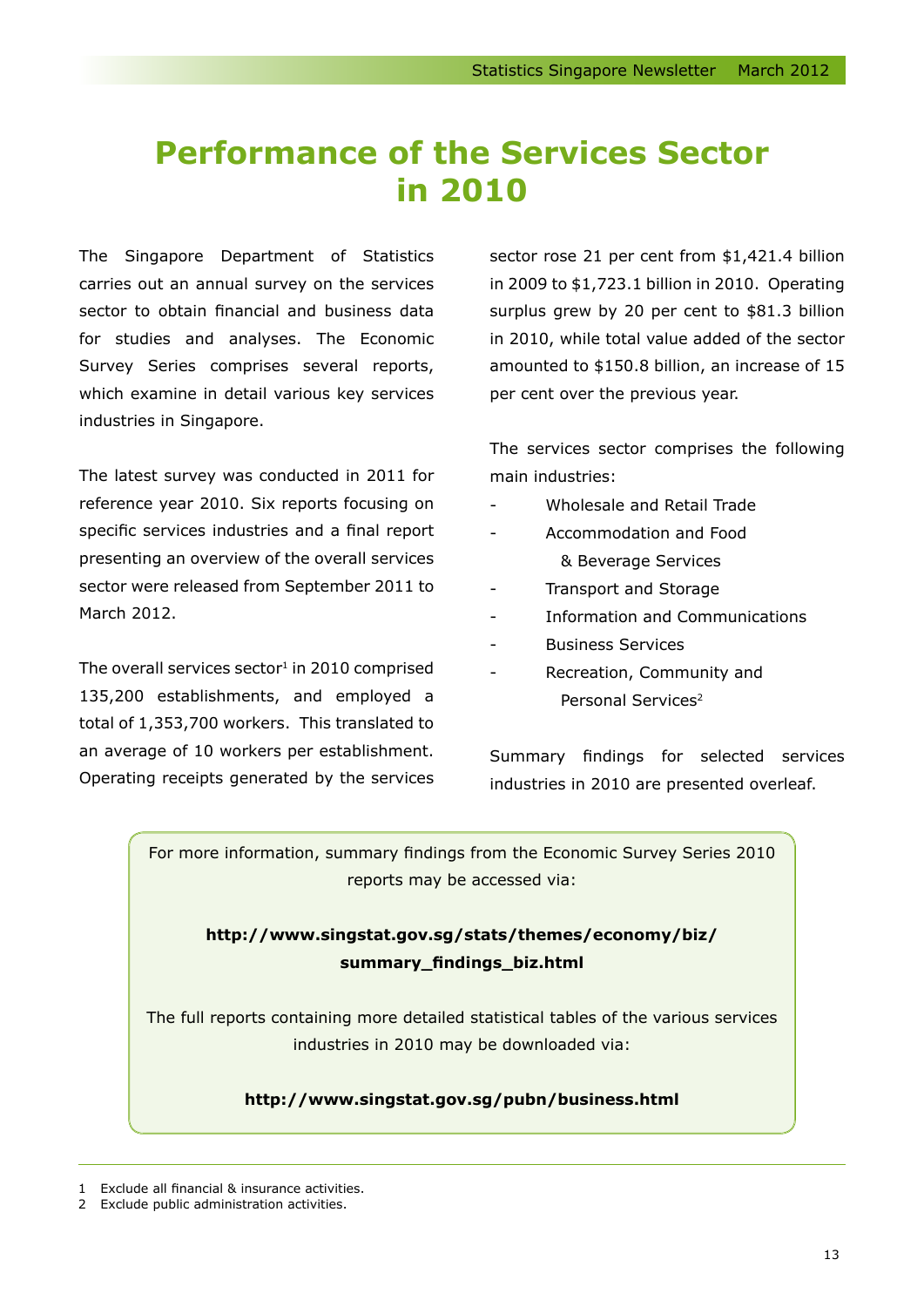### **Wholesale Trade**

There were about 33,500 establishments in the wholesale trade industry in 2010, hiring around 254,900 workers. On a per establishment basis, there was an average of 8 workers.

Operating receipts recorded by the wholesale trade industry rose 23 per cent over 2009 to reach \$1,440.8 billion in 2010, while operating surplus grew by 21 per cent to \$33.6 billion. Total value added generated by the industry amounted to \$50.3 billion, an increase of 16 per cent compared to 2009.

#### **Retail Trade**

The retail trade industry comprised about 19,700 establishments in 2010, which employed around 120,600 workers, or an average of 6 workers per establishment.

Similar to 2009, operating receipts and operating surplus of the retail trade industry remained at \$37.4 billion and \$2.5 billion respectively in 2010. Total value added of the industry was \$5.4 billion, representing a 1.9 per cent increase over 2009.

#### **Transport & Storage Services**

The transport & storage services industry comprised about 9,580 establishments in 2010 and employed around 166,600 workers. This translated to an average of 17 workers per establishment.

Operating receipts by the transport and storage industry registered growth of 16 per cent over 2009 to reach \$83.8 billion in 2010. Operating surplus rose 26 per cent to \$14.7 billion in 2010. Total value added generated by the industry increased 18 per cent to \$23.9 billion in 2010.

#### **Food & Beverage Services**

The food & beverage services industry comprised about 6,200 establishments and engaged around 91,300 workers in 2010. On average, each establishment employed 15 workers.

Operating receipts of the food & beverage services industry was \$6,240 million in 2010, 11 per cent higher compared to 2009. Over the same period, operating surplus expanded by 13 per cent to \$503 million. Total value added recorded by the industry was \$2,207 million, an increase of 11 per cent compared to 2009.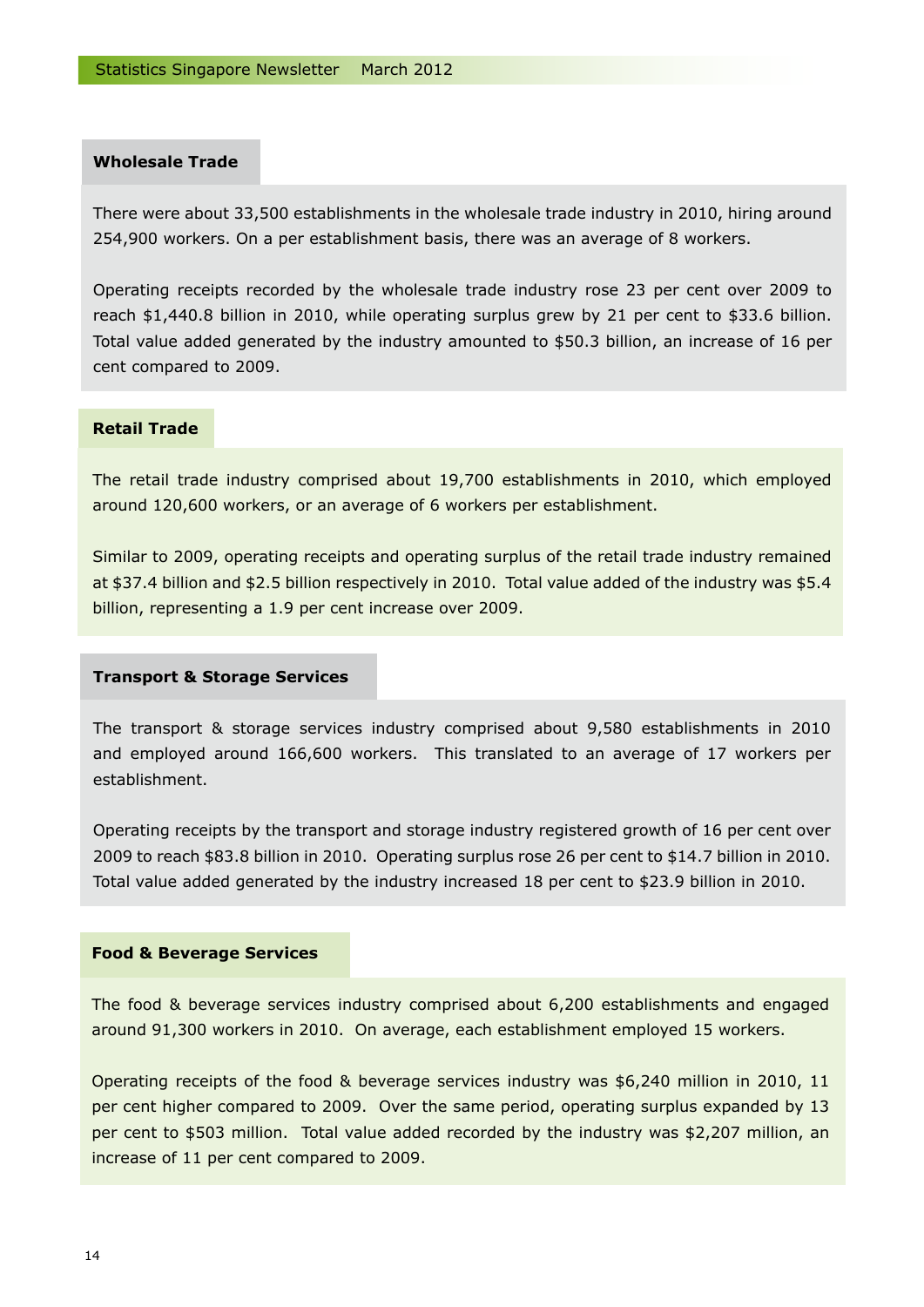### **Information & Communications Services**

In 2010, the information & communication services industry constituted about 6,600 establishments, employing around 78,500 workers. This represented an average of 12 workers per establishment.

Operating receipts of the information & communications industry increased 7.1 per cent to \$35.1 billion in 2010. Operating surplus grew by 1.9 per cent to \$4.9 billion within the same period. Total value added of the industry was \$11.0 billion in 2010, up 5.0 per cent from 2009.

#### **Health Services**

There were about 4,100 establishments in the health services industry in 2010, employing around 66,100 workers, or an average of 16 workers per establishment.

Operating receipts collected by the health services industry rose 9.2 per cent over 2009 to \$8,946 million in 2010. Operating surplus increased 5.4 per cent to \$1,007 million in 2010. Total value added generated by the industry increased 13 per cent over 2009 to reach \$4,917 million in 2010.

# **Overseas Visitors**

The Singapore Department of Statistics (DOS) welcomed the following visitors over the past six months.

Topics discussed included the EU-ASEAN Statistical Capacity Building Programme as well as the development and use of administrative data for a register-based Census of Population.

#### **European Union**

### *EU-ASEAN Statistical Capacity Building Programme*

- • Mr Neil Dourmashkin Consultant
- • Mr Suman Khalid **Consultant**

#### **Maldives**

#### *Department of National Planning*

- • Ms Aishath Shahuda Deputy Executive Director
- • Ms Fathimath Riyaza Assistant Director
- • Ms Fathimath Nihan Assistant Systems Programmer

#### *National Center for Information Technology*

• Mr Naheed Mohamed Riza System Analyst

#### *Department of National Registration*

• Mr Mohamed Ameen Assistant Data Processing Officer